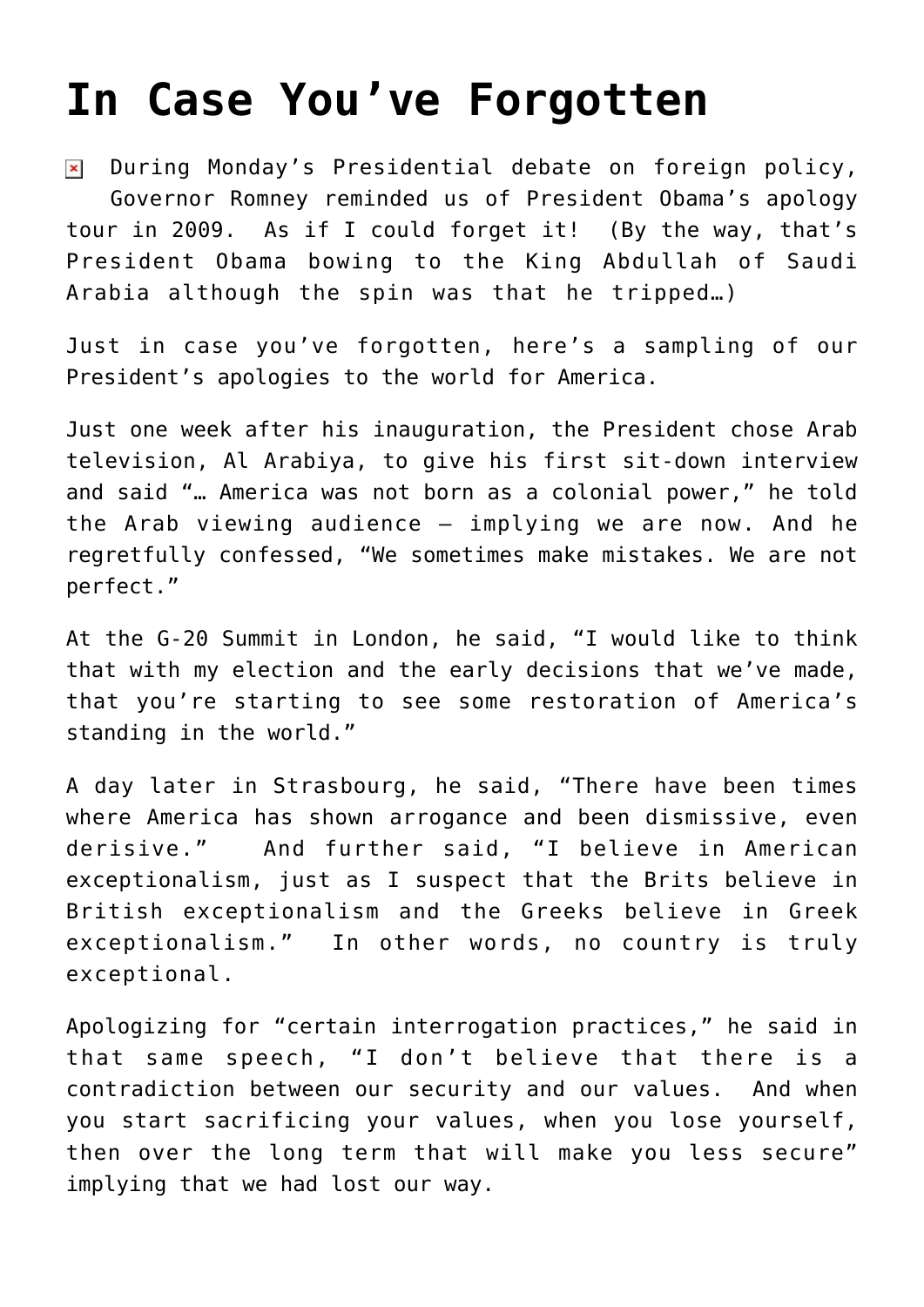How about when he spoke in Ankara in April 2009 and said, "The United States is still working through some of our own darker periods in our history."

Then, during the same month, in Trinidad and Tobago, he said, "While the United States has done much to promote peace and prosperity in the hemisphere, we have at times been disengaged, and at times we sought to dictate our terms."

In 2010, the President, apparently embarrassed by our country's exceptionalism, refused to allow our flag to fly in Haitiafter its horrific earthquake even though France's, Britain's andCroatia's flags flapped in the wind and even though our contributions dwarfed the rest of the world's.

Then, of course, you have the President in May apologizing to Mexican President Calderon when he said Arizona's Immigration Law was "a misdirected expression of frustration."

Also in May, during talks about human rights with China, of all countries, the State Department raised examples of problems on American soil and cited Arizona's Immigration Law as an example of "racial discrimination."

Was President Obama apologizing for the U.S. bombing ofHiroshima when he sent the U.S. Ambassador to Japan to the 65<sup>th</sup> anniversary of the attack in August of 2010, something no other President had ever done?

And, let's not forget his backing of the Ground Zero mosque, basically apologizing for the 70% of Americans who oppose the building of it at that location.

I don't get it, but if you do, God bless you.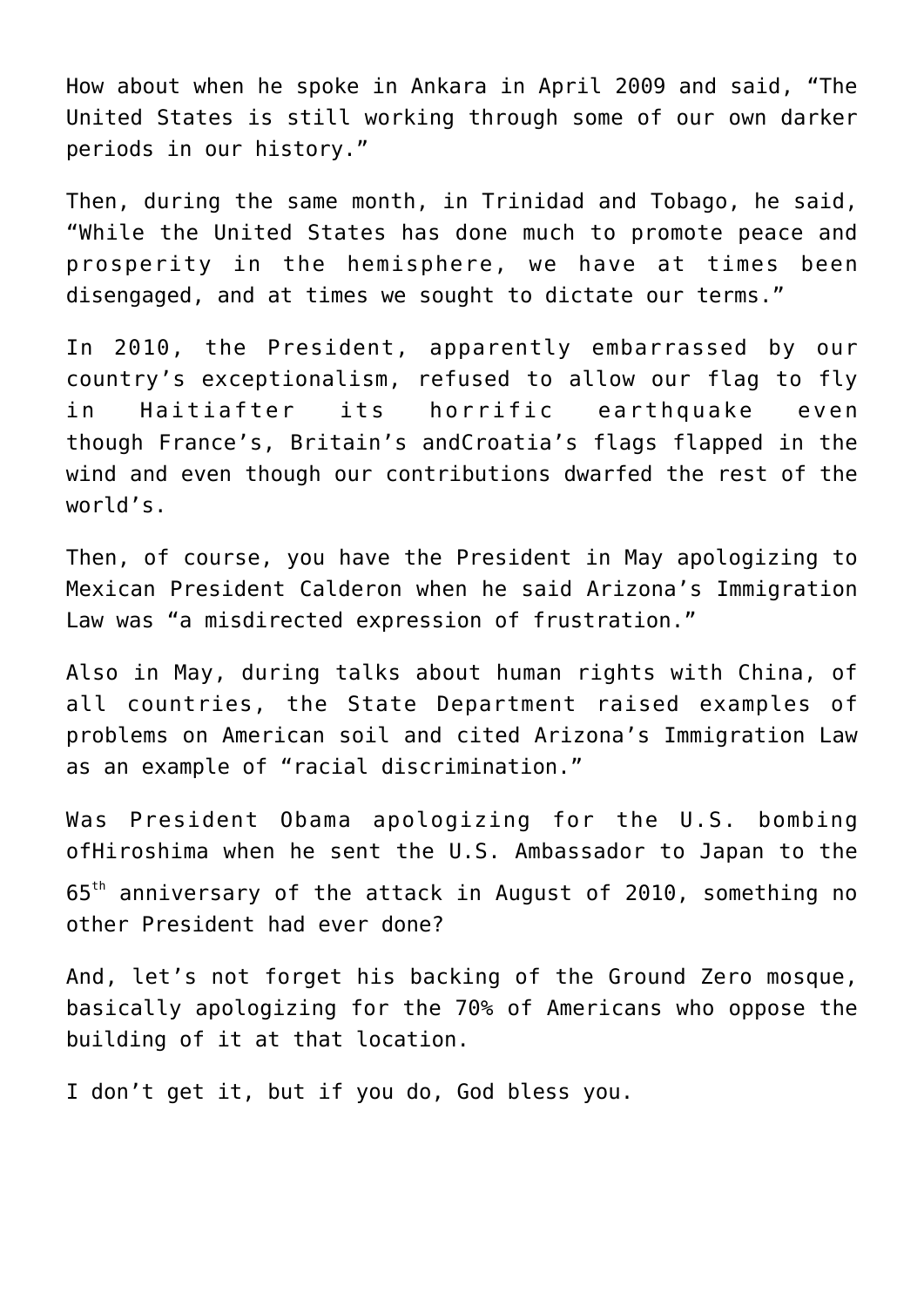## **[Betting on Romney Begins to](https://bernardgoldberg.com/betting-on-romney-begins-to-make-sense-again/) [Make Sense Again](https://bernardgoldberg.com/betting-on-romney-begins-to-make-sense-again/)**

It is two hours since the first presidential debate ended,  $\pmb{\times}$ and guess what: The money boys suddenly are looking at Mitt Romney with respect. On Intrade, the Irish-based futures market that allows you to bet legally on political races, the value of contracts favoring Romney over President Obama began shooting up in value as the debate wound to a close.

There can be little doubt that Romney won the debate. Even Obama's most faithful supporters are conceding that. And on Intrade, where the Romney candidacy had dwindled to a pathetic longshot during the dog days of September, Romney has pulled off his own version of the October Surprise.

One cannot overestimate the importance of the first presidential debate. Remember 1980, when Ronald Reagan made a fool of Jimmy Carter? Carter never recovered, and lost a lopsided election. Remember 1960, the year the TV debates were first held, when Richard Nixon scared little children and their parents too with his 5 o'clock shadow and sinister scowl?

I would estimate that the first debate is three times more important than the remaining debates combined, because it sets the tone. Obama seemed tired and disinterested, as though he wanted to go back to Vegas, where he had prepped for the debate.

Romney, exhibited before a large TV audience without having to pass through the filter of the pro-Obama mainstream media, came across as an extremely articulate and well-informed challenger, eager to take on the task of sending America back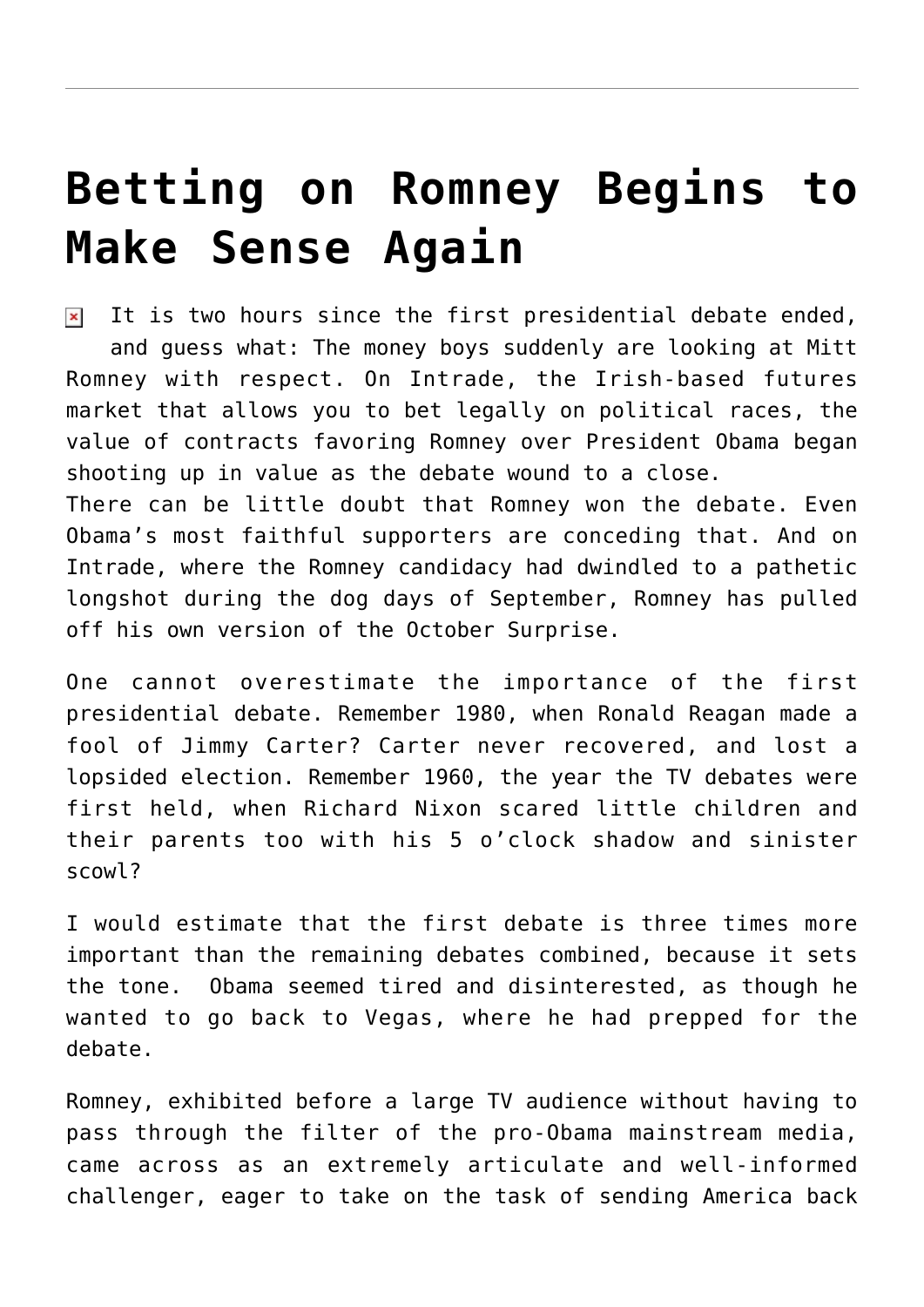on the road to economic and social recovery.

Some of the pundits said that Obama may have learned his lesson and will come out swinging in the second debate, and he may indeed. But Romney and his team are smart enough to anticipate that, and to come up with the tactics required to effectively counter it.

Before the two national conventions, the bettors on Intrade already were giving Obama an edge. The consensus had him as a 55 percent favorite, perhaps because he was the incumbent, with the incumbent's normal edge at the start of a campaign.

I should point out that this did not mean he was expected to win 55 percent of the vote, but rather that he had a 55 percent chance of winning the election.

During poor Romney's march to Golgotha after the conventions, especially in the wake of former President Clinton's magic speech on behalf of Obama, the oddsmakers on Intrade boosted the President to a 78 percent favorite, close to a sure thing.

But the Obama balloon started leaking early this week, as the bettors became nervous about the impact of the debates. Going into Debate Number One, Obama was down to 73 percent.

What a difference one scintillating evening can make! Obama is dropping on the Intrade market as we speak, and is down to around 65 percent. That is not unimpressive, but I am going to bed soon, and I expect to find him lower still when I wake from my beauty sleep.

Then, let the pollsters go back to the swing states, and let Romney show a boost from the debate, and it wouldn't surprise me if Romney pulls even or takes the lead.

If you want to check the tally yourself, go to [www.intrade.com.](http://www.intrade.com/) I must confess that I didn't go into the debate expecting such